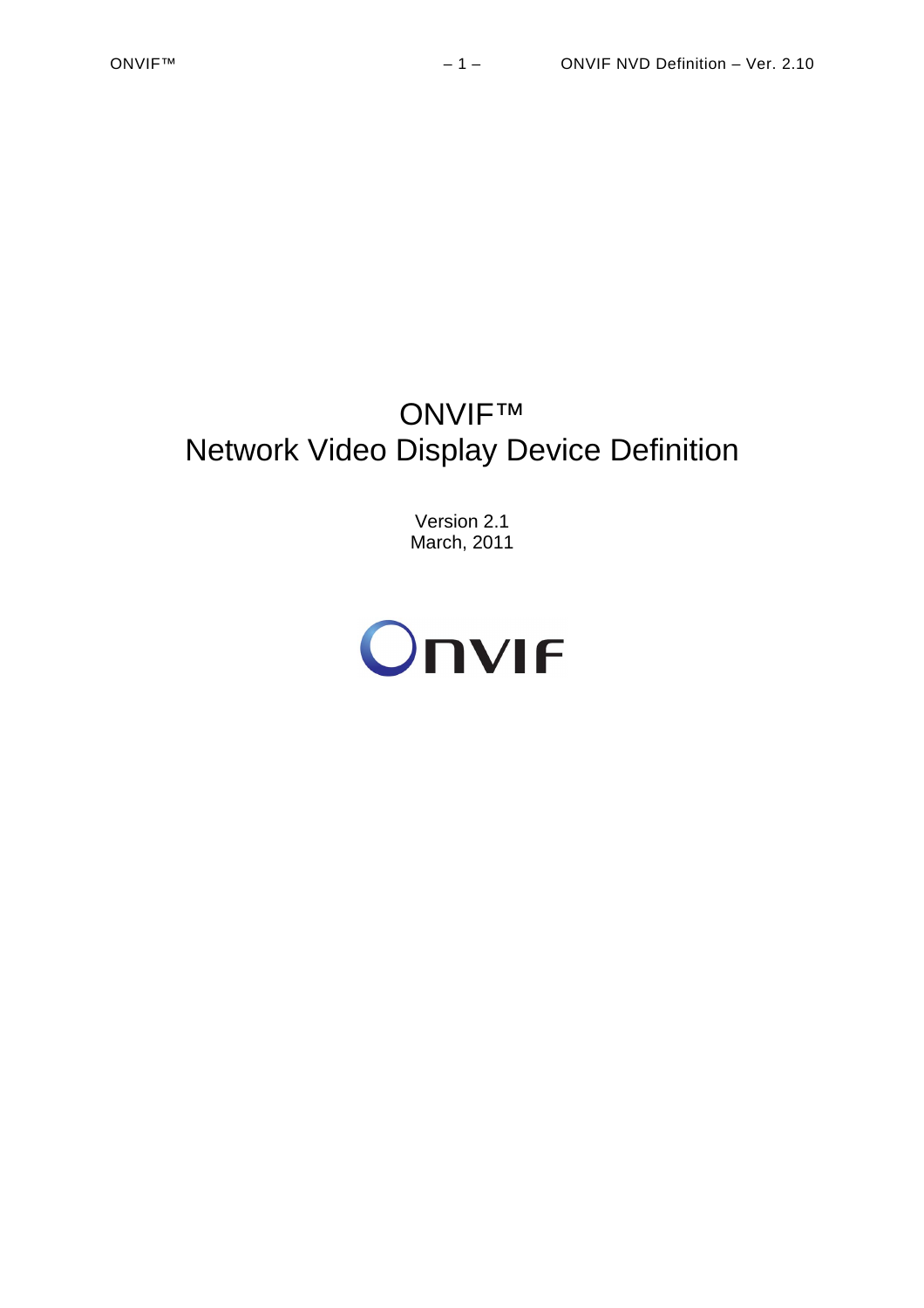2008-2011 by ONVIF: Open Network Video Interface Forum. All rights reserved.

Recipients of this document may copy, distribute, publish, or display this document so long as this copyright notice, license and disclaimer are retained with all copies of the document. No license is granted to modify this document.

THIS DOCUMENT IS PROVIDED "AS IS," AND THE CORPORATION AND ITS MEMBERS AND THEIR AFFILIATES, MAKE NO REPRESENTATIONS OR WARRANTIES, EXPRESS OR IMPLIED, INCLUDING BUT NOT LIMITED TO, WARRANTIES OF MERCHANTABILITY, FITNESS FOR A PARTICULAR PURPOSE, NON-INFRINGEMENT, OR TITLE; THAT THE CONTENTS OF THIS DOCUMENT ARE SUITABLE FOR ANY PURPOSE; OR THAT THE IMPLEMENTATION OF SUCH CONTENTS WILL NOT INFRINGE ANY PATENTS, COPYRIGHTS, TRADEMARKS OR OTHER RIGHTS.

IN NO EVENT WILL THE CORPORATION OR ITS MEMBERS OR THEIR AFFILIATES BE LIABLE FOR ANY DIRECT, INDIRECT, SPECIAL, INCIDENTAL, PUNITIVE OR CONSEQUENTIAL DAMAGES, ARISING OUT OF OR RELATING TO ANY USE OR DISTRIBUTION OF THIS DOCUMENT, WHETHER OR NOT (1) THE CORPORATION, MEMBERS OR THEIR AFFILIATES HAVE BEEN ADVISED OF THE POSSIBILITY OF SUCH DAMAGES, OR (2) SUCH DAMAGES WERE REASONABLY FORESEEABLE, AND ARISING OUT OF OR RELATING TO ANY USE OR DISTRIBUTION OF THIS DOCUMENT. THE FOREGOING DISCLAIMER AND LIMITATION ON LIABILITY DO NOT APPLY TO, INVALIDATE, OR LIMIT REPRESENTATIONS AND WARRANTIES MADE BY THE MEMBERS AND THEIR RESPECTIVE AFFILIATES TO THE CORPORATION AND OTHER MEMBERS IN CERTAIN WRITTEN POLICIES OF THE CORPORATION.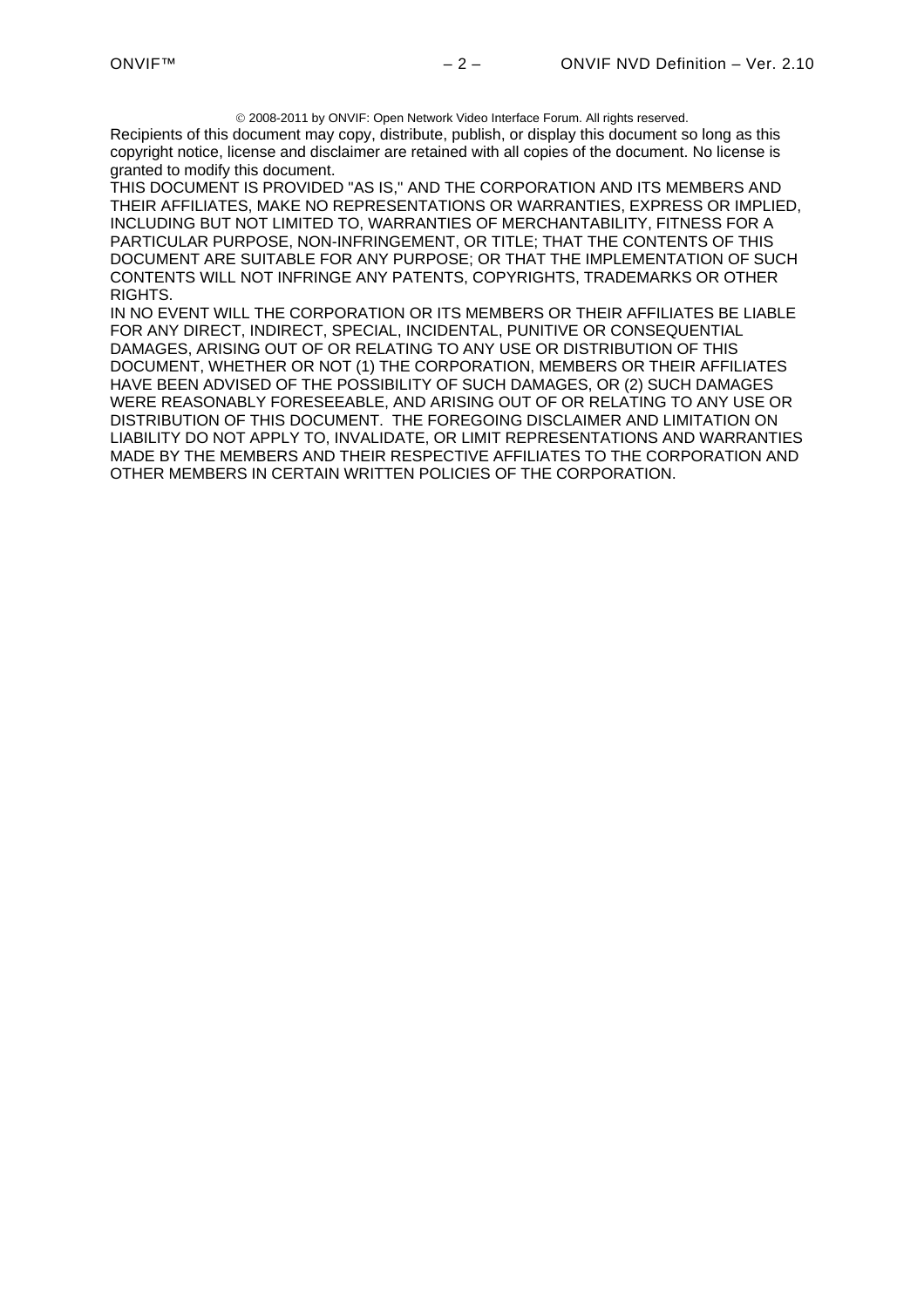# **CONTENTS**

| 1           |                                          | <b>Scope</b>              |            |
|-------------|------------------------------------------|---------------------------|------------|
| $2^{\circ}$ |                                          | 5<br>Normative references |            |
| 3           | <b>Terms and Definitions</b>             |                           | 5          |
|             | 3.1                                      |                           | _ 5        |
|             | 3.2                                      |                           |            |
|             | Overview<br>6                            |                           |            |
| 5           | <b>NVD Requirements (normative)</b><br>6 |                           |            |
|             | 5.1                                      |                           | $\epsilon$ |
|             | 5.2                                      |                           | .6         |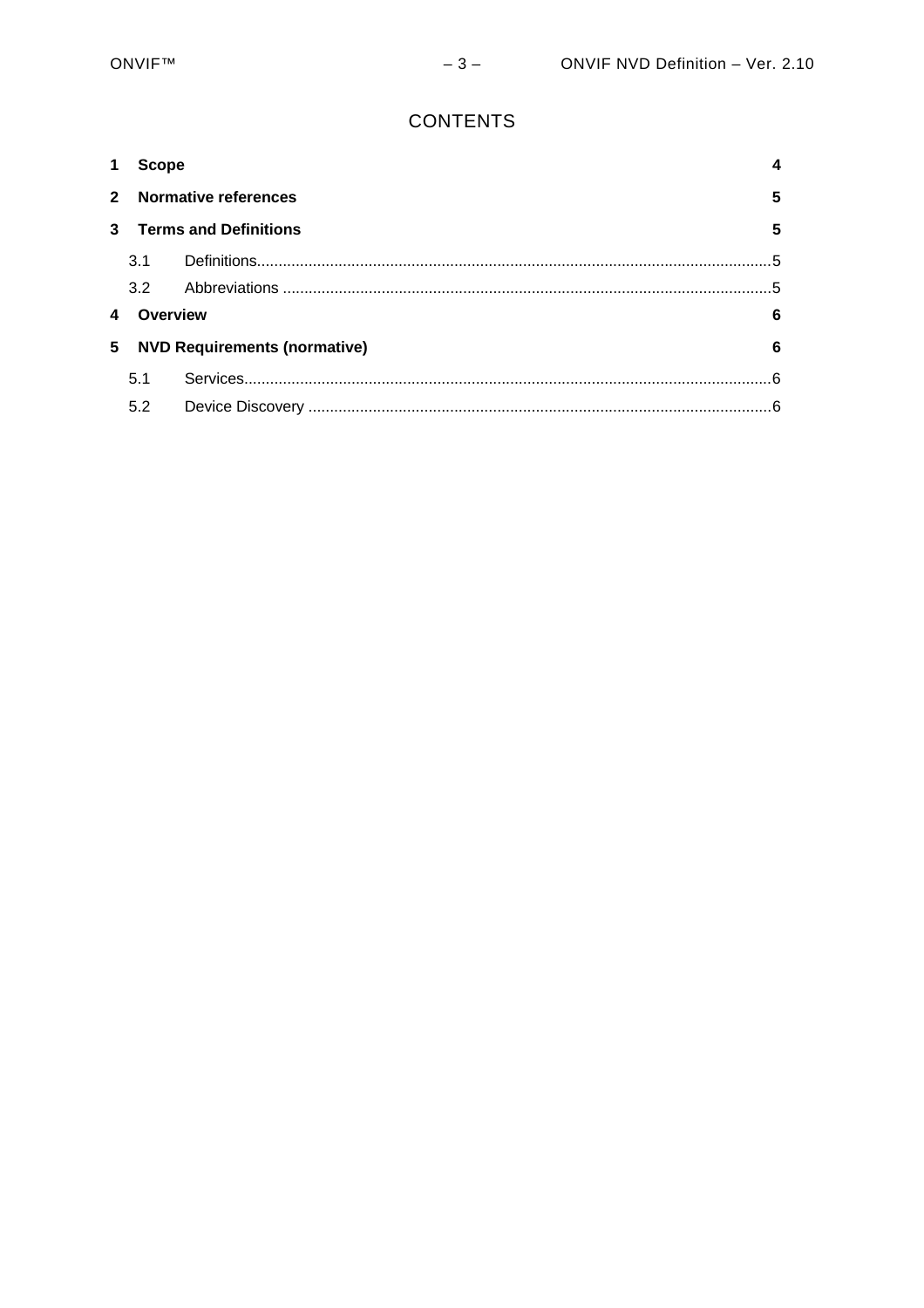#### <span id="page-3-0"></span>**1 Scope**

This document contains the definition for the ONVIF Network Video Display device type. This document describes the mandatory and optional services for this entity but does not include the description of the services themselves. The services are described in separate documents. Use the ONVIF Specification Document Map to locate the documentation for the relevant services.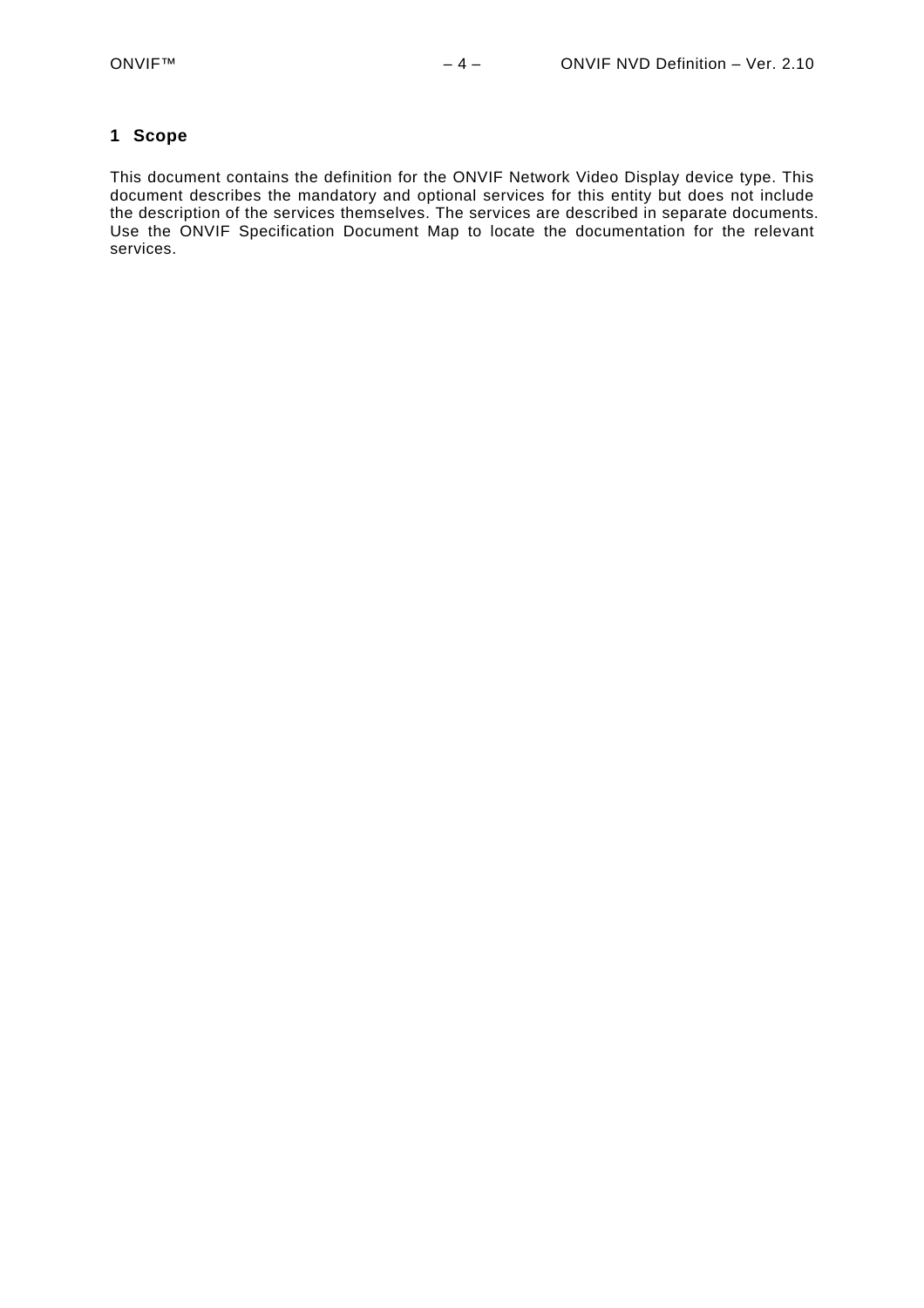# <span id="page-4-0"></span>**2 Normative references**

ONVIF Core Specification Version 2.1 <<http://www.onvif.org/specs/core/ONVIF-Core-Spec-v210.pdf>> ONVIF Device I/O Service Specification Version 2.1 <<http://www.onvif.org/specs/srv/io/ONVIF-DeviceIo-Service-Spec-v210.pdf>> ONVIF Display Service Specification Version 2.1 <<http://www.onvif.org/specs/srv/disp/ONVIF-Display-Service-Spec-v210.pdf>> ONVIF Receiver Service Specification Version 2.1 <[http://www.onvif.org/specs/srv/rcv/ONVIF-Receiver-Service-Spec-v210.pdf>](http://www.onvif.org/specs/srv/rcv/ONVIF-Receiver-Service-Spec-v210.pdf) ONVIF Replay Control Service Specification Version 2.1 <[http://www.onvif.org/specs/srv/replay/ONVIF-Replay-Service-Spec-v210.pdf>](http://www.onvif.org/specs/srv/replay/ONVIF-Replay-Service-Spec-v210.pdf)

# <span id="page-4-1"></span>**3 Terms and Definitions**

# <span id="page-4-2"></span>**3.1 Definitions**

|       | Network Video Display Network video receiver (an IP network video monitor, for example) that receives |
|-------|-------------------------------------------------------------------------------------------------------|
| (NVD) | media data over an IP network from e.g. an NVT.                                                       |

# <span id="page-4-3"></span>**3.2 Abbreviations**

| NV <sub>D</sub> | Network Video Display              |
|-----------------|------------------------------------|
| <b>ONVIF</b>    | Open Network Video Interface Forum |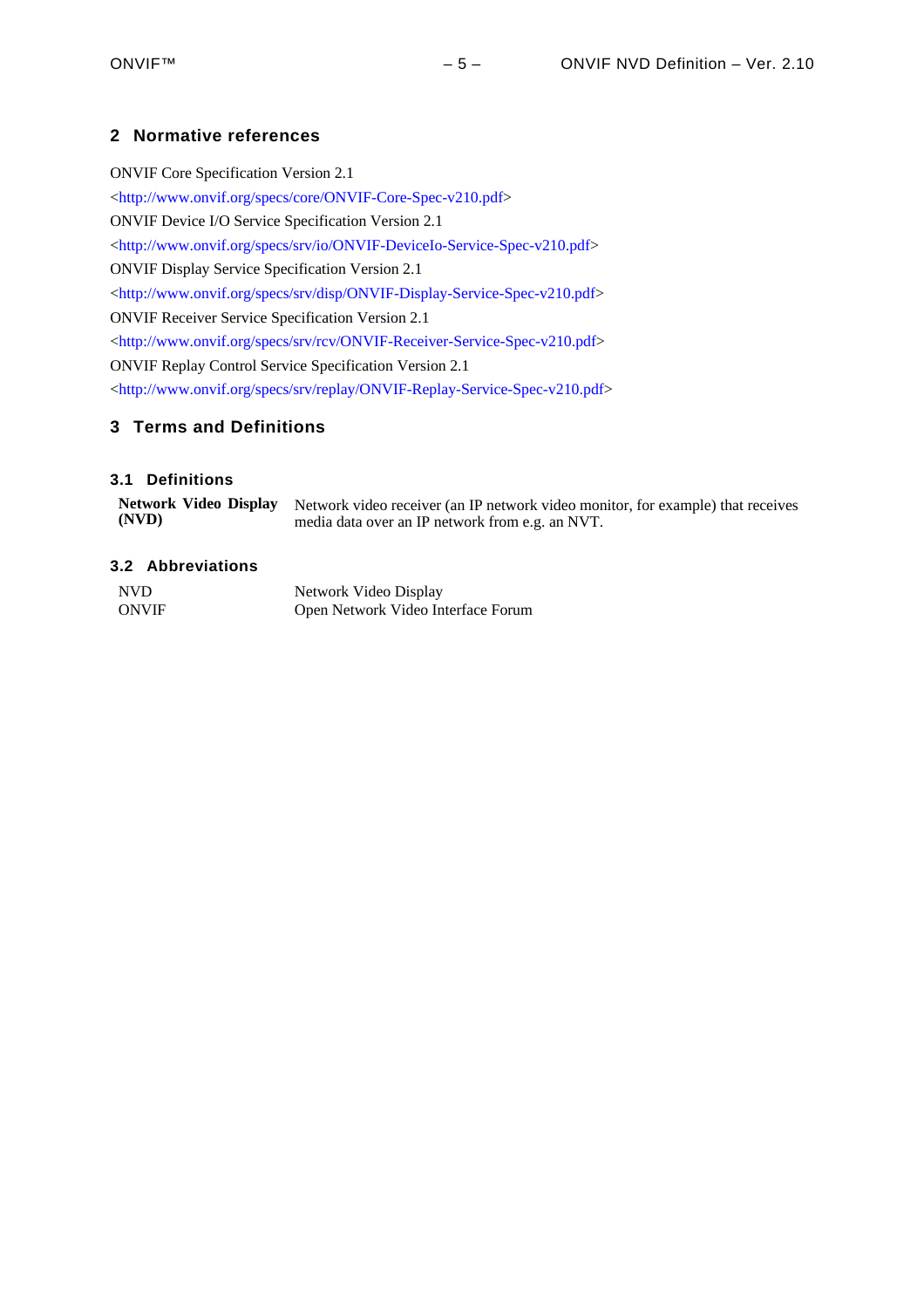# <span id="page-5-0"></span>**4 Overview**

A Network Video Display (NVD) is an ONVIF device that receives media data over an IP network and outputs it. For example, an NVD may be an IP network video monitor which displays video and outputs audio.

An NVD exposes its functionality through a number of services that are provided by the ONVIF standard. A number of services are mandatory for each type of ONVIF device. The device may support other services and the device signals availability of optional services via the device discovery service.

An NVD implements the following services to provide its core functionality:

**Device service** enables an NVD to provide device management functionality such as device capabilities, system and network settings, security settings and firmware upgrade.

**Event service** enables an NVD to send events to clients.

**Device IO service** enables an NVD to support physical inputs and outputs.

**Display service** provides functions to enable a client to control and configure display devices. The service introduces panes, each of which occupies an area of the physical display.

**Receiver service** enables an NVD to receive media streams from a media source e.g. a Network Video Transmitter (NVT).

# <span id="page-5-1"></span>**5 NVD Requirements (normative)**

# <span id="page-5-2"></span>**5.1 Services**

<span id="page-5-4"></span>[Table 1](#page-5-4) shows which services are required for the NVD device type. Mandatory services are marked with 'M' and services that are mandatory if a related feature is supported by the device are marked with 'C'. Optional services are marked with 'O'.

|           | <b>Required?</b> |
|-----------|------------------|
| Device    | М                |
| Event     | М                |
| Device IO | М                |
| Display   | М                |
| Receiver  | м                |

# **Table 1: Service requirements for the NVD device type**

An NVD may include additional ONVIF services not shown in [Table 1.](#page-5-4)

# <span id="page-5-3"></span>**5.2 Device Discovery**

An NVD shall implement device discovery as specified in the ONVIF Core Specification.

The basic capabilities and other properties of a device are defined by a number of scope parameters. The NVD shall include the general scope parameters defined in the ONVIF Core